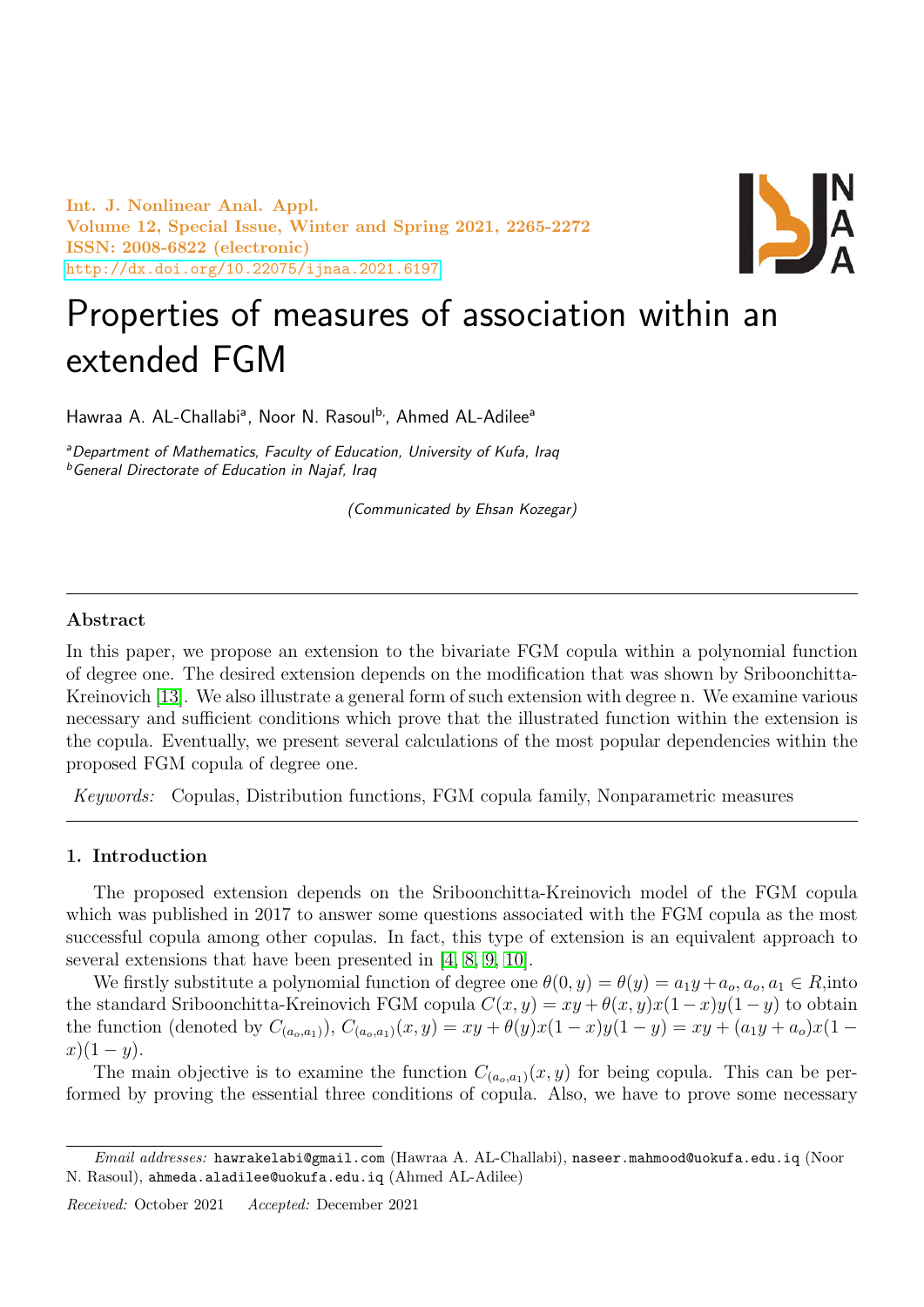and sufficient conditions associated with the 2-increasing condition so that we can verify that such function is copula.

In fact, the claim in the previous paragraph is not enough to decide that the proposed function is a copula. There are more transparent solutions that we need to prove.

The main solution is related to the necessary and sufficient conditions, respectively, which are associated with the coefficients of the proposed polynomial of degree one. This is related to convexity, which means that we have to show all the solutions of convex set of  $(a_0, a_1)$  that belong to R.

Finally, we refer to the organization of this paper. In the next part, we recall some preliminaries, and basic concepts of copulas, their properties, and some essential concepts of the modified Sriboonchitta-Kreinovich FGM copula. In section three, we show our main proposal, and some conditions related to the proof of the proposed extension. As application, we present several calculations of the measures of association like Spearman rank correlation, Kendall's tau, Gini's gamma, and Blomqvist  $\beta$  via the function  $C_{(a_0,a_1)}(x,y)$ . Last part is devoted to present some conclusions, and future works.

#### 2. Preliminaries and basic concepts

In this part, we review some basic concepts related to copulas, the FGM copula family formula, and the Sriboonchitta-Kreinovich model of FGM copula. We also show the basic formulas of classical dependences that are associated with the proposed extension. Of course, it is important to mention that copula concepts and its name were firstly invented by Sklar [\[12\]](#page-7-5) through his central theorem.

**Definition** 2.1. [\[9,](#page-7-3) [12\]](#page-7-5) A two-dimensional function  $C : [0, 1]^2 \rightarrow [0, 1]$  is called bivariate copula, if it holds the following conditions

- C1. C is grounded for all  $x \in [0, 1]$ ;
- C2. For all  $x \in [0,1], C(x,1) = x = C(1,x);$

C3. C is 2-increasing for all  $x_1, x_2, y_1, y_2 \in [0, 1]$  such that  $x_1 \leq x_2$ , and  $y_1 \leq y_2$ .

Through Sklar's theorem we can easily figure out that copula is the bridge between the joint distribution function to its margins within copula in such a way that makes the description of the dependence structure of bivariate or multivariate random variables deepest and more effective, see [\[12\]](#page-7-5).

$$
Pr(X \le x, Y \le y) = C(Pr(X \le x), Pr(Y \le y))
$$
\n
$$
(2.1)
$$

where  $X, Y$  are random variables of bivariate probability distribution function with their margins, respectively. In [\[4,](#page-7-1) [9\]](#page-7-3), it is mentioned that when  $Pr(X \leq x)$ ,  $Pr(Y \leq y)$  are continuous, then this yields a unique bivariate copula C.

Moreover, when  $Pr(X \leq x, Y \leq y) = H(x, y), Pr(X \leq x) = H_1(x)$  and  $Pr(Y \leq y) = H_2(y)$ . We can see that with respect to inverse transformation technique (quasi inverses), Sklar's has shown an equivalent formula to the one in (2.1). Let  $H_1^{-1}, H_2^{-1}$  be the inverses of the margins  $H_1, H_2$ , respectively. Then

$$
H(H_1^{-1}(x), H_2^{-1}(y)) = C(x, y)
$$

Further, we review the general form of the FGM copula family. This copula and its family were named by the scientists Farlie [\[4\]](#page-7-1), Gumbel [? ], and Morgenstern [\[2\]](#page-7-6), who have firstly derived and discussed it in detail. The general form is derived by assuming that  $C$  is a symmetric function with quadratic section whether in x or in y. We can review that copula by the following way

$$
For all x, y \in [0, 1], C(x, y) = xy + kx(1 - x)y(1 - y)
$$
\n
$$
(2.2)
$$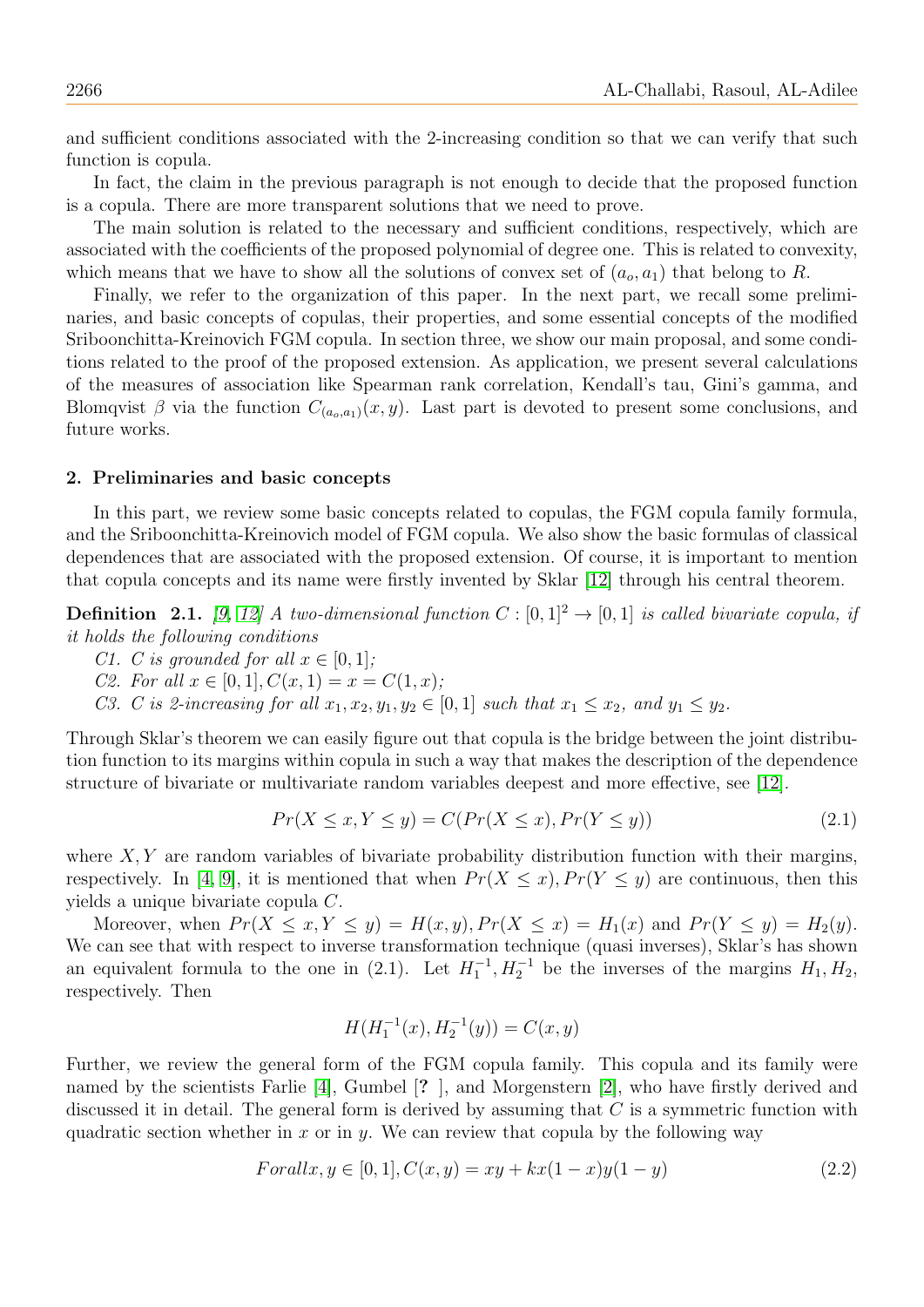where  $k \in [-1, 1]$ . Indeed, the interval  $[-1, 1]$  is the only interval that can verify that C is copula. This is an equivalent version of copula with polynomial of degree zero.

In 1996, Nelsen has shown a very rich interpretations related to the family of copula in (2.2), and its aspects with symmetry and asymmetry properties. Moreover, in the 2017, Sriboonchitta-Kreinovich have explained a model of FGM copula that has the following form

$$
For all x, y \in [0, 1], C(x, y) = xy + \theta(x, y)x(1 - x)y(1 - y)
$$
\n(2.3)

where  $\theta(x, y)$  is a polynomial of degree n. They have shown a proof of the copula in (2.3) within two different approaches. The first one depends on computational complexity technique, while the second proof was shown by some fuzzy logic techniques, see [\[13,](#page-7-0) [15\]](#page-7-7).

Eventually, we recall the standard formulas of measures of association, see [\[9\]](#page-7-3). Each dependence structure of any population or sample can be described by nonparametric measures like Spearman's rho, Kendall's tau, Gini's gamma, and Blomqvist beta when the data of that population is nonelliptical (does not follow normal distribution). In association with copulas the correlation coefficients have by the following forms, see [\[8\]](#page-7-2).

$$
\rho_c = 12 \int_1^0 \int_0^1 [C(x, y) - xy] dy dx \tag{2.4}
$$

$$
\tau_c = 4 \int_1^0 \int_0^1 C(x, y) \frac{\partial^2 C(x, y)}{\partial x \partial y} dy dx - 1 \tag{2.5}
$$

$$
\gamma_c = \left[ \int_0^1 C(x, 1-x) dx - \int_1^0 [x - C(x, x)] dx \right]
$$
\n(2.6)

$$
\beta_c(x,y) = 4C(\frac{1}{2},\frac{1}{2}) - 1\tag{2.7}
$$

All the measures of association above depend on concordance and discordance concepts. In the next part, we show some calculations of them via the extended FGM copula.

## 3. Extension of FGM copula via polynomial function

#### 3.1. Methodology and derivations

polynomial copula with quadratic horizontal section has the form, see [\[4,](#page-7-1) [8,](#page-7-2) [10\]](#page-7-4).

$$
C(x, y) = a(y)x^{2} + b(y)x + c(y)
$$
\n(3.1)

where  $c(y) = 0, a(0) = a(1) = 0, and b(y) = y - a(y)$ .

The function in (3.1) with the conditions above is copula, see [\[8\]](#page-7-2).

On the other hand, the FGM copula that has been presented by Sriboonchitta-Kreinovich has the following formula, see [\[13\]](#page-7-0).

$$
C(x, y) = xy + \theta(x, y)(x - x^{2})(y - y^{2})
$$
\n(3.2)

Note that,  $\theta(x, y)$  is a polynomial function that can be defined with respect to horizontal section y as  $\theta(y)$ . Also, it is important to mention that equations (3.1), and (3.2) are equivalent. Mathematically speaking

$$
C(x,y) = xy + \theta(\theta,y)x(1-x)y(1-y) = \theta(y)y(1-y)x^{2} + (y + \theta(y)y(1-y))x
$$
 (3.3)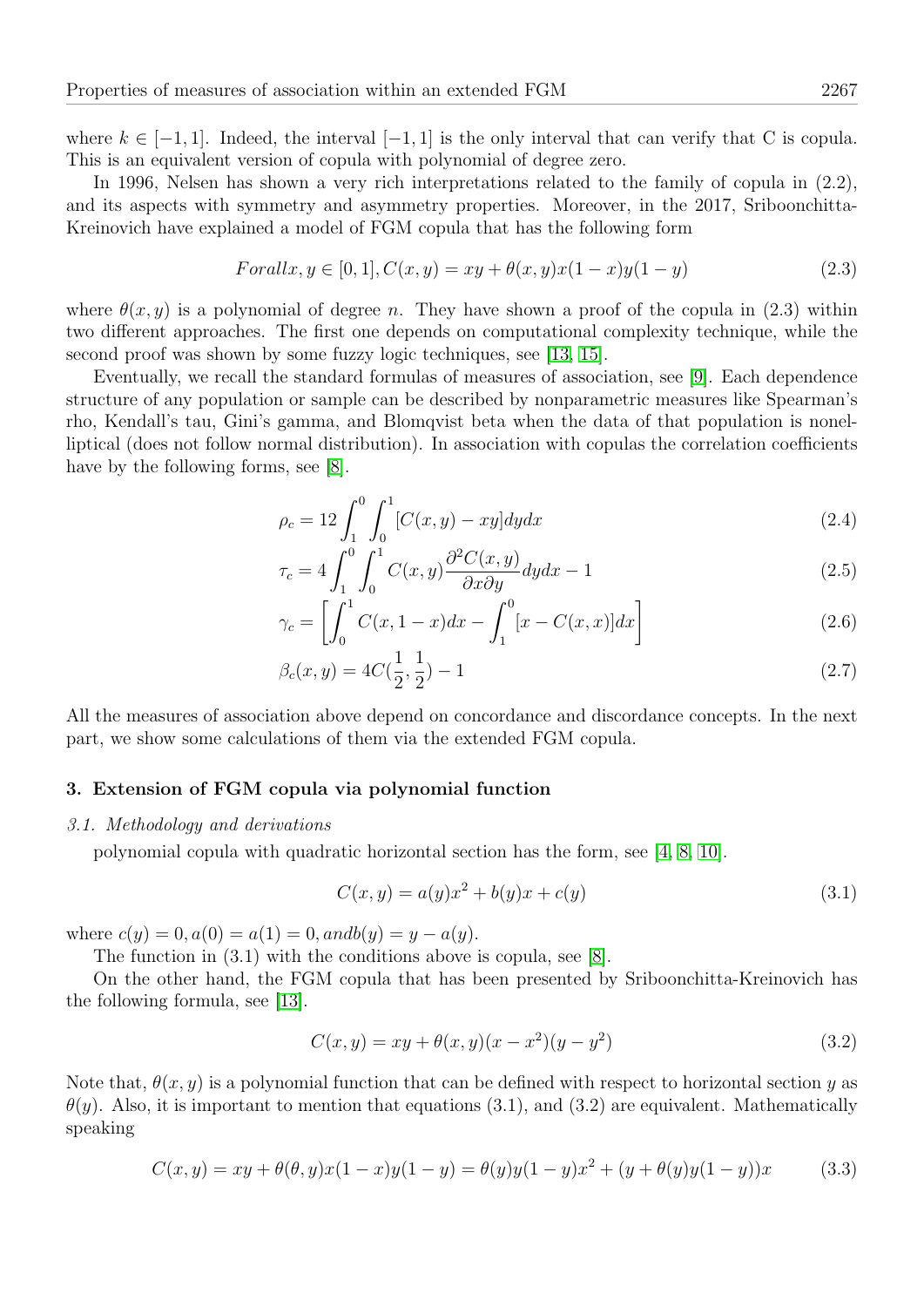where, $a(y) = \theta(y)y(1-y), b(y) = y - a(y)$  and  $c(y) = 0$ .

A function  $\theta(y)$  can be extended to a polynomial of degree n, that is  $\theta(y) = a_n y^n + \cdots + a_1 y + a_o$ . Substituting the right-hand side of  $\theta(y)$  in equation (3.2) leads to the following function.

$$
C_{(a_o,a_1,...,a_n)}(x,y) = xy + (a_n y^n + \dots + a_1 y + a_o)(x - x^2)(y - y^2)
$$
\n(3.4)

Indeed, the function in  $(3.4)$  can be rewritten as shown in equation  $(3.5)$ .

$$
C_{(a_o,a_1,...,a_n)}(x,y) = xy + x(1-x)(a_oy + (a_1 - a_o)y^2 + \dots + (a_n - a_{n-1})y^{n+1} - a_ny^{n+2})
$$
(3.5)

In particular, when the degree of  $\theta(y) = 0$ , we have the standard FGM, see [\[9\]](#page-7-3).

In particular, we only investigate the polynomial of degree one  $(\theta(y) = a_1y + a_0)$ , where  $a_0, a_1 \in R$ . It is obvious that the coefficients of the polynomial  $\theta(y)$  are linearly increasing. From equation (3.5), the FGM copula with respect to the polynomial of degree one can be written in the following form

$$
C_{(a_o,a_1)}(x,y) = xy + (x - x^2)(a_oy + (a_1 - a_o)y^2 - a_1y^3)
$$
\n(3.6)

Notice that, the polynomial  $\theta(x, y)$  with respect to vertical section, which is equivalent to  $\theta(x)$  =  $a_1x + a_0$  has the following form

$$
C_{(a_o,a_1)}(x,y) = xy + (a_o x + (a_1 - a_o)x^2 - a_1 x^3)(y - y^2)
$$
\n(3.7)

It is clear that the function  $C_{(a_0,a_1)}$  holds the boundary conditions of copula. Mathematically speaking,  $C_{(a_0,a_1)}(x,0) = C_{(a_0,a_1)}(0,y) = 0$ , and  $C_{(a_0,a_1)}(x,1) = x(C_{(a_0,a_1)}(1,y) = y)$ . So, the only remaining condition that we need to verify is the 2-increasing condition. In [\[4,](#page-7-1) [8,](#page-7-2) [9,](#page-7-3) [10\]](#page-7-4), it has shown that such condition can be provided by showing that

1.  $C_{(a_0,a_1)}(x,y) \geq 0$  for all  $x, y \in [0,1]$ ;

2. 
$$
C_{(a_o,a_1)}(x,y) = \int_0^x \int_0^y C_{(a_o,a_1)}(s,t) ds dt
$$

where  $\frac{\partial^2 C(a_o, a_1)}{\partial a_o}$  $\frac{\partial \phi(x_0, u_1)}{\partial x \partial y}$ , and it is the joint copula density. By differentiating the function in (3.6), we obtain the joint density in (3.8), that is

<span id="page-3-0"></span>
$$
C_{(a_o,a_1)}(x,y) = 1 + (1 - 2x)(a_o + 2(a_1 - a_o)y - 3a_1y^2)
$$
\n(3.8)

To show that the function in (3.8) is non-negative, it is sufficient to test the non-negativity of the extreme points of all  $x, y \in [0, 1]$ . In other words, we have to find the two-dimensional domain of  $(a_o, a_1) \in T$ , that satisfies a convex subset of a set  $T \in R^2$ .

First part of the solution can be assigned by the following lemma.

**Lemma 3.1.** From equation (3.8), suppose that  $f_1(x) = 1-2x$ , and  $f_2(y) = a_0 + 2(a_1 - a_0)y - 3a_1y^2$ , such that  $f_1, f_2$  are independent functions. Then  $C_{(a_0,a_1)}$  is non-negative, if and only if,  $-1 \le a_0 \le 1$ ,  $and -1 \le a_1 + a_0 \le 1.$ 

**Proof.** It is given that  $f_1, f_2$  are independent. Then this means that  $Ran(f_1, f_2) = Ran(f_1) Ran(f_2)$ . Thus

1. For  $a_1 = 0$ , and  $a_0 \in [-1, 1]$ , this is nothing more than the standard FGM copula, and the proof over that is verified and trivial.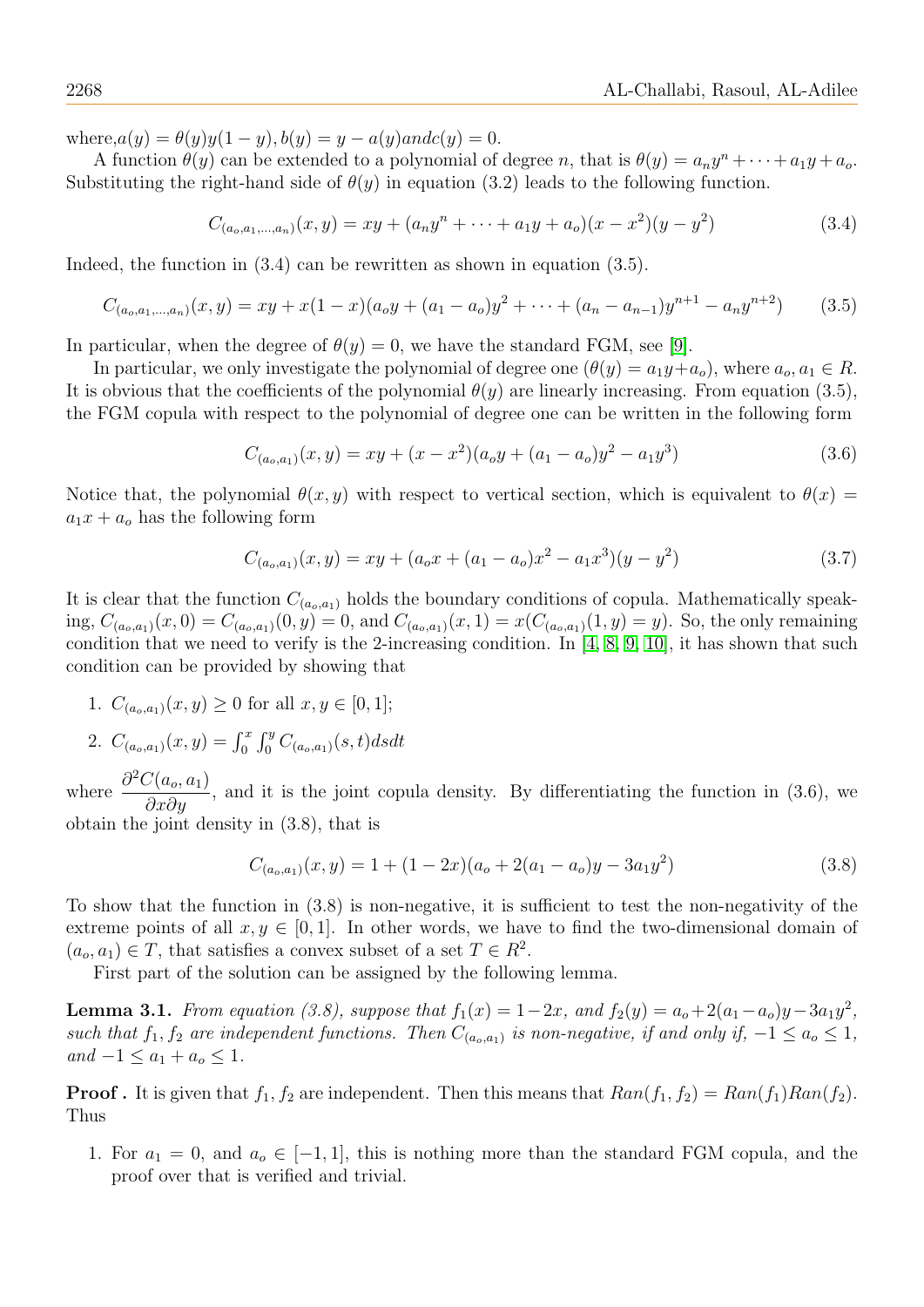2. For  $-1 \le a_1 + a_0 \le 1$ , where  $a_0 \in [-1, 1]$ , we have  $\forall x \in [0, 1]$ ,  $Ran[f_1] = [-1, 1]$ ,  $Ran[f_2] =$  $[-|a_1 + a_o|, |a_1 + a_o|].$ 

Thus, the range of the joint density of in (3.8) can be verified by the following way

$$
Ran(1+[-1,1][-|a_1+a_o|,|a_1+a_o|]) = [1-|a_1+a_o|,1+|a_1+a_o|]
$$

Therefore, for all  $x, y \in [0, 1], C_{(a_0, a_1)}(x, y) \ge 0$ , if and only, if  $a_0 \in [-1, 1]$ , and  $|a_1 + a_0| \le 1$ .

In fact, the proof of [3.1](#page-3-0) shows that the only valid solutions lie in the region of the four vertices of the convex set over the subset  $T \in R^2$ . These vertices are  $(a_o, a_1) = (-1, 0), (1, 0), (-1, 2)$ , and  $(1,-2)$ , respectively.

Graphically, the convex set within the obtained vertices of the constants  $a_0 \in [-1,1], a_1 \in [-2,2]$ has the following shape Once again, we emphasize that the first two vertices  $(-1, 0)$ ,  $(1, 0)$  yield the



Figure 1: Convex set of the four chosen vertices

standard FGM copula, see [\[4\]](#page-7-1). While the second two vertices  $(-1,2), (1,-2)$  yield the extension of the FGM copula. In terms of these vertices we obtain the following forms of the function in (3.6).

$$
C_{(-1,2)}(x,y) = xy + (x - x^2)(-y + 3y^2 - 2y^3)
$$
\n(3.9)

$$
C_{(1,-2)}(x,y) = xy + (x - x^2)(y - 3y^2 + 2y^3)
$$
\n(3.10)

So, we are obliged to show the necessary and the sufficient conditions of the copulas whether in (3.9), or (3.10). In advance, let us present a simple counter example that prove such conditions when  $|a_{o} + a_{1}| \geq 1$ , which leads to a function that does not hold the nonnegative condition. Suppose that  $(a_0, a_1) = (-1, 2), (1, -2),$  and let  $a_0 = -0.9, a_1 = 2$ , implies that  $a_0 + a_1 = 1.1$  (or,  $a_0 = 0.9, a_1 = 1$ )  $-2 \rightarrow a_0 + a_1 = -1.1$ , which is clear that neither  $a_0 + a_1 \leq 1$  nor  $a_0 + a_1 \geq -1$ . Therefore, we can find that at least the ordered pair  $(x, y) = (0, 1)$ , implies that  $C_{(-0.9, 2)}(0, 1) = 1 + (1)(-0.9 + 5.8 - 6) =$ −0.1. This yields a negative value of the joint density and this is unlike the condition that we have proposed.

Similarly, we obtain that  $C_{(a_o,a_1)}(x,y) < 0$  for at least  $(x,y) = (1,1)$  with  $a_o = 0.9$ , and  $a_1 = -2$ . Therefore, we only have a density function  $C_{(a_0,a_1)}$  is non-negative if and only if  $a_0 = -1$ , and  $0 \le a_1 \le 2$ , or  $a_0 = 1$ , and  $-2 \le a_1 \le 0$ . □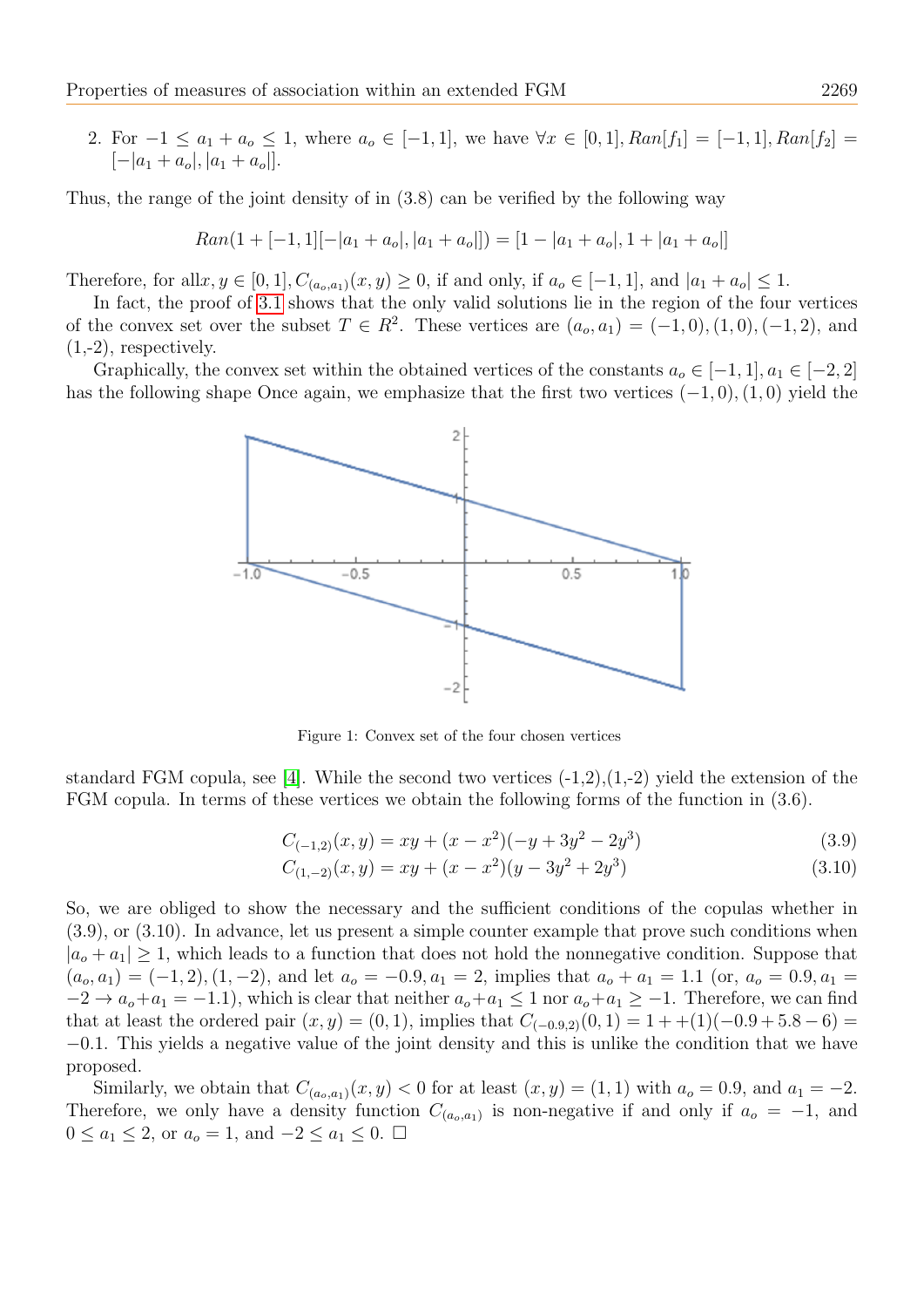**Remark 3.2.** For any ordered pair  $(a_0, a_1)$  that belongs to the intervals  $[0, -1]$ , and  $[0, 2]$  or the intervals [1,0], and [−2,0], for example the pairs  $(-1, 1)$ , or  $(1, -1)$ , we can see that the function  $C_{(a_0,a_1)}(x,y)$  has the following forms

$$
C_{(-1,1)}(x,y) = xy + (x - x^2)(-y + 2y^2 - y^3)
$$
\n(3.11)

<span id="page-5-0"></span>
$$
C_{(1,-1)}(x,y) = xy + (x - x^2)(y - 2y^2 + y^3)
$$
\n(3.12)

and these functions can also be examined for being copulas that belong to the extension of FGM copula.

Now, let us return to prove the necessary and the sufficient conditions of the function in (3.6). Necessity of  $a_0 \in [-1, 1]$  when  $a_1 = 0$  generates copula (the standard FGM copula), see [\[10\]](#page-7-4). It is not difficult to see that a convex combination of parameters above leads to convex combination of copulas, this of densities too.

In particular, substituting the vertex  $(-1, 2)$ , in equation (3.9) leads to the following result.

**Theorem 3.3.** For all  $x, y \in [0, 1]$ , the function  $C_{(-1,2)}(x, y)$  is copula, if and only if,  $Ran(C_{(-1,2)})(x, y)$  =  $[0, 2]$ .

**Proof.** Recall the function in (3.9) and differentiate it partially with respect to x, and y. We obtain a joint density, that is  $C_{(-1,2)}(x,y) = 1 + (1 - 2x)(-1 + 6y - 6y^2)$ .

Thus,  $Ran[1-2x] = [-1,1]$ , and  $Ran[-1+6y-6y^2] = [-1, \frac{1}{2}]$ 2 ], Hence,  $Ran[(1-2x)(-1+6y (6y^2)$ ] = Ran[1 – 2x]Ran[-1 + 6y – 6y<sup>2</sup>].

Therefore, the range of the density of that function is  $Ran[1+[-1,1]]-1, 1/2] = [0, 2]$ . Showing that, we have obtained a copula.

For the vertex  $(1, -2)$ , we obtain the same result via the range of the joint density of the copula in (3.8).

To show sufficiency of the copulas in  $(3.8)$ , and  $(3.9)$ , we construct the following theorem:  $\Box$ 

**Theorem 3.4.** Let  $C_{(a_0,a_1)}(x,y)$  be a function that satisfies the boundary conditions of copula  $C_{(a_0,a_1)}(x,0)$  $C_{(a_o,a_1)}(0,y) = 0, C_{(a_o,a_1)}(x,1) = x = C_{(a_o,a_1)}(1,x)$ . Then the function  $C_{(a_o,a_1)}(x,y)$  is copula, if and only if, that function is 2-increasing, if and only if,  $V_{C([x_1,x_2]\times[y_1,y_2])}\geq 0$ .

**Proof**. It suffices to show that  $C_{(a_0,a_1)}$  in (3.6) holds the 2-increasing property. Thus

$$
V_{C([x_1,x_2]\times[y_1,y_2])} = (x_2 - x_1)(y_2 - y_1) + [a_0 + a_1(y_2 - y_1)][(x_2 - x_1)(1 - x_2 - x_2)][(y_2 - y_1)(1 - y_2 - y_1)]
$$
  
=  $(x_2 - x_1)(y_2 - y_1)[1 + (a_0 + a_1(y_2 - y_1))(1 - x_2 - x_1)(1 - y_2 - y_1)] \ge 0$ 

It is clear that  $(x_2 - x_1)(y_2 - y_1) \geq 0$ .

Consequently, for all  $x_1, x_2, y_1, y_2 \in [0, 1]$ ,  $Ran[a_0 + a_1(y_2 - y_1)](1 - x_2 - x_1)(1 - y_2 - y_1) = [-1, 1]$ . Therefore,  $Ran(1+[-1,1]) = [0,2].$ 

It follows that  $C_{(a_0,a_1)}$  is 2-increasing, and copula, if and only if  $(a_0,a_1)$  are whether  $(-1,2)$ , or  $(1, -2)$ .

This completes the proof.  $\square$  Similarly, we can also show that the function in (3.7) has also the 2-increasing property.

Furthermore, we need to prove and discuss more sufficient conditions in order to verify the 2 increasing property for the function  $C_{(a_0,a_1)}$  over the vertices  $(a_0, a_1) = (-1, 2), (1, -2)$ . Let's firstly rewrite the function in (3.6) by the following way:

<span id="page-5-1"></span>
$$
C_{(-1,2)}(x,y) = xy + f_1(y)(x - x^2)
$$
\n(3.13)

$$
C_{(1,-2)}(x,y) = xy + f_2(y)(x - x^2)
$$
\n(3.14)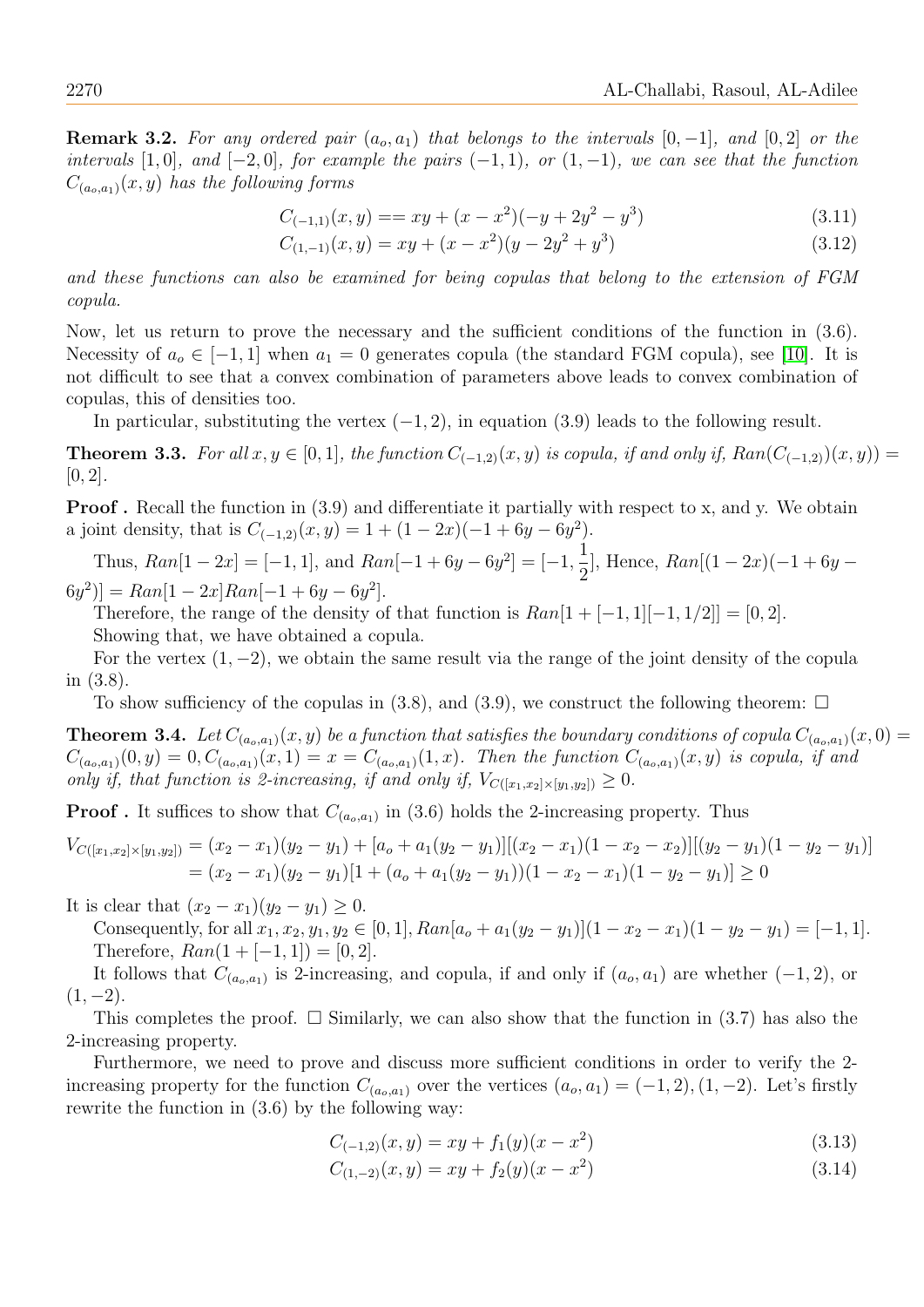where,  $f_1(y) = (-y + 3y^2 - 2y^3)$ , and  $f_2(y) = (y - 3y^2 + 2y^3)$ . Then according to (Theorem 3.2.4, and Corollary 2.3.5, Nelsen [\[9\]](#page-7-3)), one could illustrate the following corollary.

**Corollary 3.5.** A function  $C_{(a_0,a_1)}$  be a copula, if and only if  $f_1(y)$ , or  $f_2(y)$  satisfy the following conditions

- <span id="page-6-0"></span>1.  $f_1(0) = f_1(1) = f_2(0) = f_2(1) = 0;$
- 2. For all  $y_1, y_2 \in [0, 1], y_1 \le y_2, |f_1(y_2) f_1(y_1)| \le |y_2 y_1|$  (Lipschitz condition); Similarly,  $f_2(y)$ holds this condition
- 3.  $f_1(y)$ , or  $f_2(y)$  are absolutely continuous for all  $y \in [0, 1]$  almost everywhere on  $[0, 1]$ ,  $|(f_1)(y)| \le$ 1, or  $|(f_2)(y)| \leq 1;$
- 4. All the conditions above provide that  $C_{(a_0,a_1)}$  is absolutely continuous over [0, 1].

The proof is clear, see [\[4,](#page-7-1) [8\]](#page-7-2).

In fact, the second condition of the corollary above with respect to, for example,  $f_1(y)$  can be shown as  $3(y_2 + y_1) + 2(y_1^2 + y_1y_2 + y_2^2) \ge 0$ , for all  $y \in [0, 1]$ .

Moreover, it is trivial, but necessary to show that the copula  $C_{(a_0,a_1)}$  can be obtained from its copula density. Let recall the formula in  $(3.7)$ , with second condition  $(II)$ . Then

$$
C_{(a_o,a_1)}(x,y) = \int_0^x \int_0^y [1 + (1 - 2s)(a_o + 2(a_1 - a_o)t - 3a_1t^2)] ds dt
$$

It is clear that solving the double integral of the function above yields our desired function in (3.6). Indeed, there are much more details of some properties related to copula, and survival copula like symmetry, asymmetry, continuity, and so on, see [\[4,](#page-7-1) [9,](#page-7-3) [11\]](#page-7-8).

## 3.2. Calculations of measures of association

In this part, we show some calculations of the most popular measures of association that have been presented in literatures, see [\[9\]](#page-7-3). By implementing the constructing copulas there are four essential measures that are known by spearman's  $\rho$ , kendall's tau  $\tau$ , Gini's correlation  $\gamma$ , and Blomqvist  $\beta$ . They are known as a measure of concordance and discordance, see [\[3,](#page-7-9) [5,](#page-7-10) [6,](#page-7-11) [7,](#page-7-12) [14\]](#page-7-13).

In fact, those dependencies with any copula family represent a nonparametric approach or equivalently distribution free approach. In fact, these types of correlations have much details and valuable information that have been discussed in [\[1,](#page-7-14) [5,](#page-7-10) [7,](#page-7-12) [9,](#page-7-3) [10,](#page-7-4) [13,](#page-7-0) [14\]](#page-7-13).

**Theorem 3.6.** For all  $x, y \in [0, 1], a_o \in [-1, 1]$ , and  $a_o \in [-2, 2]$ , the yielding dependencies  $\rho_C, \tau_C, \gamma_C$ , and  $\beta_c$ , respectively, in terms of the given copula in (3.6) are the following

$$
\rho_{C_{(a_o,a_1)}} = \frac{(2a_0 + a_1)}{6} \tag{3.15}
$$

$$
\tau_{C_{(a_o,a_1)}} = \frac{(2a_0 + a_1)}{9} \tag{3.16}
$$

$$
\beta_{C_{(a_o,a_1)}} = \frac{(2a_0 + a_1)}{8} \tag{3.17}
$$

$$
\gamma_{C_{(a_o,a_1)}} = \frac{(8a_0 + 4a_1)}{15} \tag{3.18}
$$